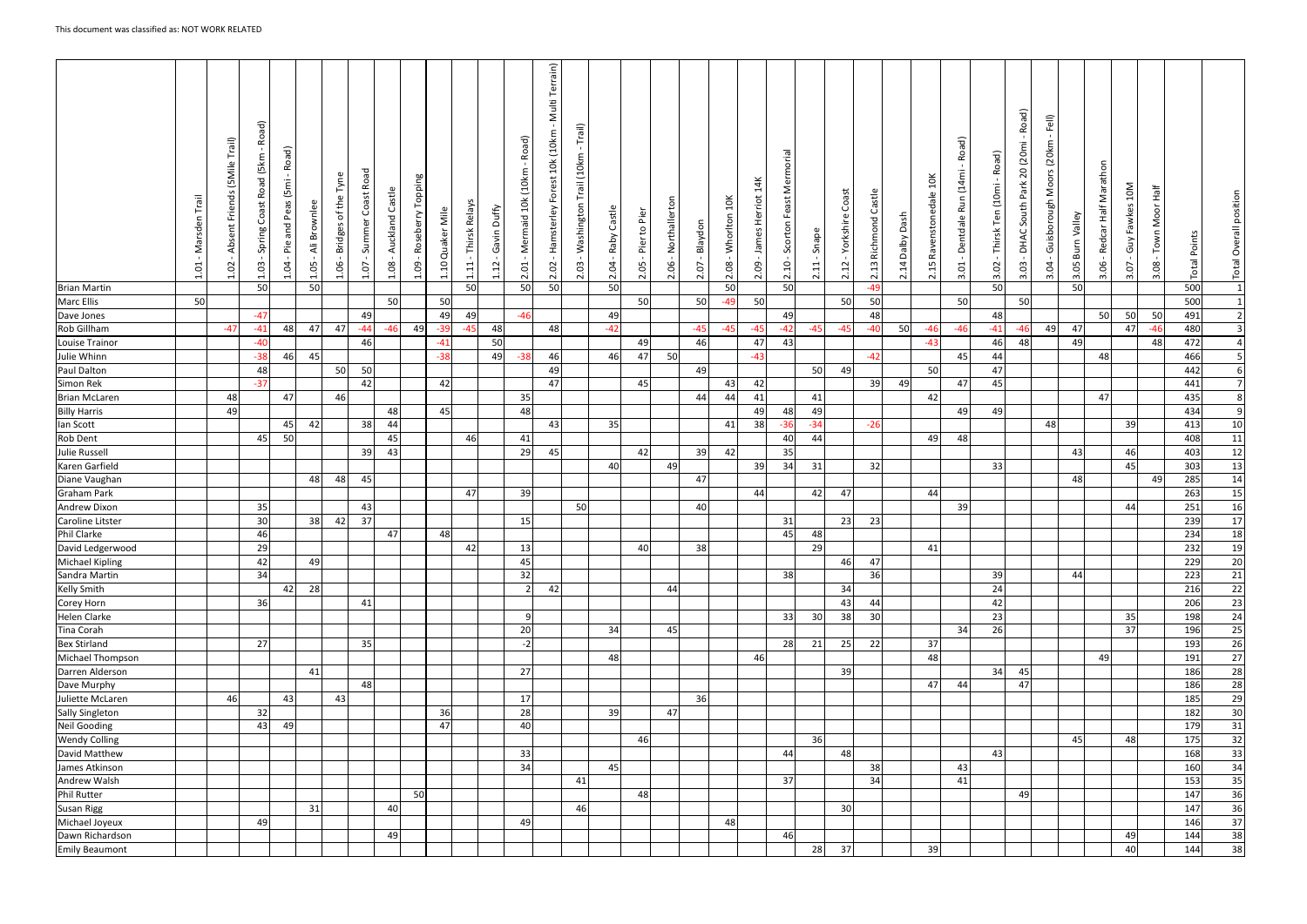| Stuart Hardcastle                |  |           |    |    |    |    |    | 46 |    |    |                |    |    |    |    |    | 47 | 47 |    |    |    |    |    |    |    |    |    |    |    |    | 140 | 39 |
|----------------------------------|--|-----------|----|----|----|----|----|----|----|----|----------------|----|----|----|----|----|----|----|----|----|----|----|----|----|----|----|----|----|----|----|-----|----|
| Karen Dove                       |  |           |    |    |    |    |    |    |    |    |                | 48 |    |    |    |    |    |    |    | 19 |    | 36 | 36 |    |    |    |    |    |    |    | 139 | 40 |
| Darren Wright                    |  | 44        |    |    |    |    |    |    |    |    | 43             |    |    |    |    |    |    |    | 47 |    |    |    |    |    |    |    |    |    |    |    | 134 | 41 |
| Kathryn Hackett                  |  |           |    |    |    |    |    |    | 43 |    |                |    |    |    |    |    |    |    | 43 |    |    |    |    |    |    |    |    |    |    | 47 | 133 | 42 |
| Naomi Dixon                      |  |           | 19 |    | 33 |    |    |    |    |    |                |    |    |    |    | 27 |    |    |    | 18 |    | 34 |    |    |    |    |    |    |    |    | 131 | 43 |
| Paul Davies                      |  |           |    |    |    |    |    |    |    |    |                |    |    |    |    |    |    |    |    |    |    |    |    | 38 |    |    | 46 | 46 |    |    | 130 | 44 |
| Rachel Maddison                  |  | <b>26</b> |    |    | 34 |    |    |    |    |    | $-6$           |    |    |    |    |    |    | 29 |    | 22 | 20 |    |    |    |    |    |    |    |    |    | 125 | 45 |
| Chris Minto                      |  | 39        |    |    | 47 |    |    |    |    |    | 37             |    |    |    |    |    |    |    |    |    |    |    |    |    |    |    |    |    |    |    | 123 | 46 |
| Anna Hardy                       |  |           |    |    |    |    |    |    |    |    |                |    |    | 37 |    |    |    |    |    |    |    |    |    |    | 43 |    |    | 42 |    |    | 122 | 47 |
| Helen Spaven                     |  |           |    |    |    |    |    |    |    |    |                | 49 |    |    | 41 |    |    |    |    |    | 19 |    |    | 13 |    |    |    |    |    |    | 122 | 47 |
| lain Clyde                       |  |           |    |    |    |    |    |    |    |    |                |    |    |    |    |    |    | 41 | 37 |    | 41 |    |    |    |    |    |    |    |    |    | 119 | 48 |
| Michael King                     |  |           |    |    |    |    |    |    |    |    |                |    | 33 |    | 46 |    |    |    |    | 35 |    |    |    |    |    |    |    |    |    |    | 114 | 49 |
| lan Hart                         |  |           |    |    |    |    |    |    |    |    | 31             |    |    |    |    |    |    |    |    | 44 |    |    |    | 37 |    |    |    |    |    |    | 112 | 50 |
| Gary Read                        |  | 33        |    |    |    |    |    |    |    |    | 23             |    |    |    |    |    |    |    |    | 21 | 35 |    |    |    |    |    |    |    |    |    | 112 | 50 |
| Michelle Scruby                  |  |           | 33 |    | 36 |    |    |    |    |    |                |    |    |    |    |    |    |    |    | 26 |    |    |    | 17 |    |    |    |    |    |    | 112 | 50 |
| Fiona Dixon                      |  |           |    |    |    |    |    |    |    |    |                | 47 |    |    |    |    |    |    |    | 24 |    |    | 37 |    |    |    |    |    |    |    | 108 | 51 |
| Mike Watson                      |  |           |    |    |    |    |    |    |    |    | 30             |    |    |    |    | 41 |    |    |    |    |    |    |    | 35 |    |    |    |    |    |    | 106 | 52 |
| Steven Major                     |  |           |    | 45 | 40 |    |    |    |    |    | 19             |    |    |    |    |    |    |    |    |    |    |    |    |    |    |    |    |    |    |    | 104 | 53 |
| Kathryn Plant                    |  |           |    |    |    |    |    |    |    |    | 10             |    |    |    |    |    |    | 32 | 26 | 36 |    |    |    |    |    |    |    |    |    |    | 104 | 53 |
| Sue New                          |  |           |    |    |    |    |    |    | 39 |    | -8             |    |    |    |    |    |    |    | 23 | 32 |    |    |    |    |    |    |    |    |    |    | 102 | 54 |
| Hannah Alderson                  |  |           |    |    |    |    |    |    |    |    | 11             |    |    |    |    | 33 |    |    |    |    |    |    |    | 20 |    |    |    |    | 34 |    | 98  | 55 |
| Adrian Colbourne                 |  |           |    | 49 |    |    |    |    |    |    |                |    |    |    |    | 48 |    |    |    |    |    |    |    |    |    |    |    |    |    |    | 97  | 56 |
| Viv Hardwick                     |  |           |    |    |    |    |    |    | 48 |    |                |    |    |    |    |    |    |    | 46 |    |    |    |    |    |    |    |    |    |    |    | 94  | 57 |
| <b>Robert Kirby</b>              |  |           |    |    |    |    |    |    |    |    |                |    |    | 44 | 48 |    |    |    |    |    |    |    |    |    |    |    |    |    |    |    | 92  | 58 |
| Andrew Vernon                    |  |           |    |    |    |    |    |    |    |    |                |    |    |    |    |    |    |    |    | 42 |    |    |    |    |    | 50 |    |    |    |    | 92  | 58 |
| Ian Lesley Young                 |  |           |    |    |    |    |    |    |    |    |                |    | 47 |    |    |    |    |    |    |    | 45 |    |    |    |    |    |    |    |    |    | 92  | 58 |
| Gill Colling                     |  |           |    |    |    |    | 48 |    |    |    |                |    |    | 43 |    |    |    |    |    |    |    |    |    |    |    |    |    |    |    |    | 91  | 59 |
| <b>Nigel Eddy</b>                |  |           | 44 |    |    |    |    |    |    | 47 |                |    |    |    |    |    |    |    |    |    |    |    |    |    |    |    |    |    |    |    | 91  | 59 |
| Gareth Kyle                      |  |           | 46 |    |    |    |    |    |    |    |                |    |    |    |    | 42 |    |    |    |    |    |    |    |    |    |    |    |    |    |    | 88  | 60 |
| <b>Mark Colling</b>              |  |           |    |    |    |    |    |    |    |    |                |    |    |    |    |    |    |    | 33 |    |    |    |    |    |    |    | 42 |    | 43 |    | 85  | 61 |
| Chris Land                       |  |           |    |    |    |    |    |    |    |    | 18             |    |    |    |    |    |    |    |    |    |    |    |    | 25 |    |    |    |    | 41 |    | 84  | 62 |
| Rebecca Howard                   |  |           |    |    |    |    |    |    |    |    |                |    |    |    |    |    |    |    | 39 |    |    | 45 |    |    |    |    |    |    |    |    | 84  | 62 |
| Mike Brown                       |  |           |    |    |    |    |    |    |    |    |                |    |    |    |    |    |    |    | 40 |    | 43 |    |    |    |    |    |    |    |    |    | 83  | 63 |
| Anneli Mackensie Brown           |  |           |    |    |    |    |    |    |    |    |                |    |    |    |    |    |    |    |    |    |    |    |    |    |    |    |    |    | 38 | 45 | 83  | 63 |
| Gillian Harris<br>Richard Hughes |  |           |    |    |    | 42 |    |    |    |    |                |    |    |    |    |    |    |    |    |    |    |    | 40 |    |    |    |    |    |    |    | 82  | 64 |
|                                  |  |           |    | 44 |    |    |    |    |    |    |                |    |    |    |    | 37 |    |    |    |    |    |    |    |    |    |    |    |    |    |    | 81  | 65 |
| Jamie Pratt                      |  |           |    |    |    |    |    |    |    |    |                |    |    |    |    |    |    |    |    |    |    |    | 38 |    | 42 |    |    |    |    |    | 80  | 66 |
| Jo Meynell                       |  |           |    |    |    |    |    |    |    |    | 22             |    |    |    |    |    |    |    |    |    | 27 |    |    | 31 |    |    |    |    |    |    | 80  | 66 |
| Adrian Cottam                    |  |           |    |    |    |    |    |    |    |    | 36             |    | 43 |    |    |    |    |    |    |    |    |    |    |    |    |    |    |    |    |    | 79  | 67 |
| Gavin Armstrong                  |  |           |    |    |    |    |    |    |    |    |                |    | 36 |    |    |    |    |    |    |    |    |    |    |    |    |    |    | 43 |    |    | 79  | 67 |
| Philipper Rayner                 |  |           |    |    |    |    |    |    |    |    |                |    |    |    | 42 |    |    |    |    |    |    |    |    |    |    |    |    |    | 36 |    | 79  | 67 |
| Anna Harris                      |  |           |    |    |    |    |    |    |    |    |                |    | 41 |    |    |    |    |    |    |    | 37 |    |    |    |    |    |    |    |    |    | 78  | 68 |
| Lisa Alderson                    |  |           | 35 |    |    |    |    |    |    |    | $\overline{7}$ |    |    |    |    |    |    |    |    | 17 |    |    |    | 18 |    |    |    |    |    |    | 77  | 69 |
| Jennifer Hardy                   |  |           |    |    |    |    |    |    |    |    |                |    |    |    |    | 35 |    |    |    |    |    |    |    |    |    |    | 41 |    |    |    | 76  | 70 |
| <b>Ed Griffiths</b>              |  |           |    |    |    |    |    | 40 |    |    |                |    |    |    |    |    |    |    | 35 |    |    |    |    |    |    |    |    |    |    |    | 75  | 71 |
| Sandra Cass                      |  |           |    |    |    |    |    |    |    |    |                |    |    |    |    |    |    |    | 32 |    |    |    | 42 |    |    |    |    |    |    |    | 74  | 72 |
| Wendy Noble                      |  |           |    |    |    |    |    |    |    |    | 16             |    |    |    |    |    |    |    |    | 31 | 24 |    |    |    |    |    |    |    |    |    | 71  | 73 |
| <b>Helen Whiting</b>             |  |           |    |    |    |    |    |    |    |    | -6             |    |    |    | 43 |    |    |    | 22 |    |    |    |    |    |    |    |    |    |    |    | 71  | 73 |
| Paul Pomfret                     |  |           |    |    |    |    |    |    |    |    | 26             |    |    |    |    |    |    |    |    | 41 |    |    |    |    |    |    |    |    |    |    | 67  | 74 |
| Rebecca Bowes                    |  |           |    |    |    |    |    |    |    |    |                |    | 38 |    |    |    |    |    |    |    | 29 |    |    |    |    |    |    |    |    |    | 67  | 74 |
| <b>Mark Blewitt</b>              |  |           |    |    |    | 41 |    |    |    |    | 25             |    |    |    |    |    |    |    |    |    |    |    |    |    |    |    |    |    |    |    | 66  | 75 |
| Judith Russell                   |  |           |    |    |    |    |    |    |    |    |                |    |    |    |    |    |    |    |    | 28 |    | 38 |    |    |    |    |    |    |    |    | 66  | 75 |
| John Whinn                       |  | 44        |    |    |    |    |    |    |    |    | 21             |    |    |    |    |    |    |    |    |    |    |    |    |    |    |    |    |    |    |    | 65  | 76 |
| Alison Hardwick                  |  |           |    |    |    |    |    |    | 40 |    |                |    |    |    |    |    |    |    | 25 |    |    |    |    |    |    |    |    |    |    |    | 65  | 76 |
| <b>Carol Penney</b>              |  |           | 36 |    |    |    |    |    |    |    |                |    |    |    |    |    |    |    |    |    | 28 |    |    |    |    |    |    |    |    |    | 64  | 77 |
| Pamela Barrass                   |  |           |    |    |    |    |    |    |    |    |                |    |    |    |    | 34 |    |    |    |    |    |    |    | 27 |    |    |    |    |    |    | 61  | 78 |
| Nicky Jordan                     |  | 28        |    |    |    |    |    |    |    |    |                |    |    |    |    | 32 |    |    |    |    |    |    |    |    |    |    |    |    |    |    | 60  | 79 |
| Melissa Hird                     |  |           |    |    |    |    |    |    |    |    |                |    |    | 29 |    |    |    |    |    |    |    |    |    | 29 |    |    |    |    |    |    | 58  | 80 |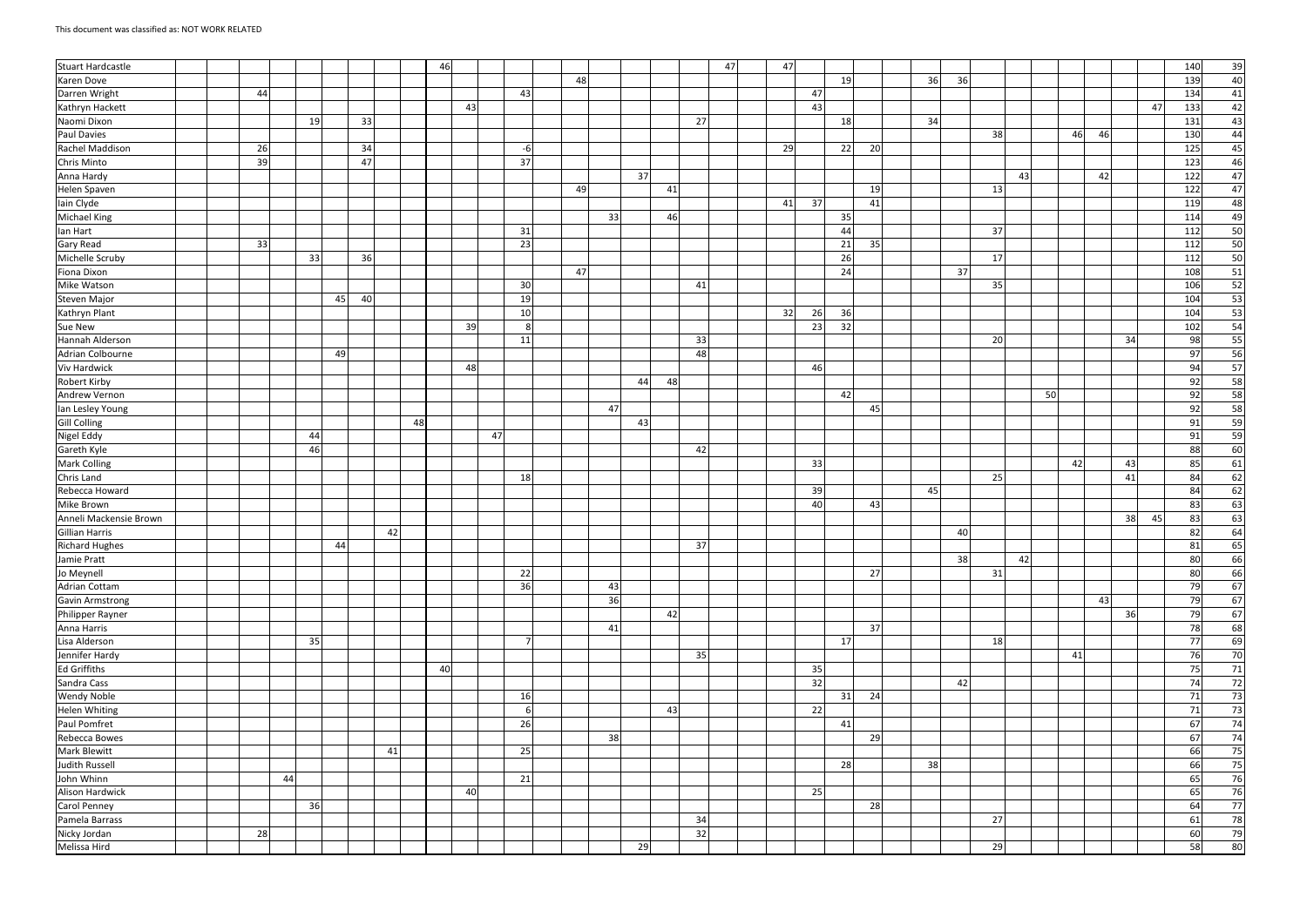| <b>Ruth Middleton</b>       |    |    |                 |  |  |    |    |    |    |    |    |    |    |    |    | 30 | 27 |    |    |    |    |  |    |    | 57              | 81    |  |
|-----------------------------|----|----|-----------------|--|--|----|----|----|----|----|----|----|----|----|----|----|----|----|----|----|----|--|----|----|-----------------|-------|--|
| Karen Thornberry            |    |    | 27              |  |  |    |    |    |    |    |    |    |    |    |    |    | 29 |    |    |    |    |  |    |    | 56              | 82    |  |
| Martin McGregor             |    |    |                 |  |  |    |    |    |    |    |    |    |    |    |    |    |    | 25 |    | 28 |    |  |    |    | 53              | 83    |  |
| Charlotte Kyle              |    |    | 22              |  |  |    |    |    |    |    |    |    | 29 |    |    |    |    |    |    |    |    |  |    |    | 51              | 84    |  |
| David Thompson              | 50 |    |                 |  |  |    |    |    |    |    |    |    |    |    |    |    |    |    |    |    |    |  |    |    | 50              | 85    |  |
| Michael Parry               |    |    |                 |  |  |    |    |    |    |    |    |    |    |    | 48 |    |    |    |    |    |    |  |    |    | 48              | 86    |  |
| Lisa Reeve                  |    |    |                 |  |  |    |    |    |    |    |    |    |    |    |    |    |    |    |    | 15 |    |  |    | 33 | 48              | 87    |  |
| <b>Richard Payne</b>        |    |    |                 |  |  |    |    |    |    |    |    |    |    | 46 |    |    |    |    |    |    |    |  |    |    | 46              | 88    |  |
| Jonathon Eccles             |    |    |                 |  |  |    |    |    |    |    |    |    |    |    |    |    |    | 46 |    |    |    |  |    |    | 46              | 88    |  |
| Matt Jackson                |    |    |                 |  |  |    |    | 46 |    |    |    |    |    |    |    |    |    |    |    |    |    |  |    |    | 46              | 88    |  |
| <b>Jeff Marriot</b>         |    |    |                 |  |  |    |    |    |    |    |    |    |    |    |    |    |    |    |    |    |    |  | 45 |    | 45              | 89    |  |
| Leigh Hindle                | 45 |    |                 |  |  |    |    |    |    |    |    |    |    |    |    |    |    |    |    |    |    |  |    |    | 45              | 89    |  |
| Emma Colbourne              |    | 31 |                 |  |  |    |    |    | 14 |    |    |    |    |    |    |    |    |    |    |    |    |  |    |    | 45              | 89    |  |
| <b>Gill Wallis</b>          |    |    |                 |  |  |    |    | 45 |    |    |    |    |    |    |    |    |    |    |    |    |    |  |    |    | 45              | 89    |  |
| Michelle Boshier            |    |    |                 |  |  |    |    |    |    |    |    |    |    |    |    |    |    |    |    |    | 44 |  |    |    | 44              | 90    |  |
| Nicola Wells                |    |    |                 |  |  |    |    |    |    | 44 |    |    |    |    |    |    |    |    |    |    |    |  |    |    | 44              | 90    |  |
| David McLachlan             |    |    |                 |  |  |    |    |    | 44 |    |    |    |    |    |    |    |    |    |    |    |    |  |    |    | 44              | 90    |  |
| <b>Adrian Gooding</b>       |    |    |                 |  |  |    |    |    |    |    | 44 |    |    |    |    |    |    |    |    |    |    |  |    |    | 44              | 90    |  |
| <b>Brian Cowton</b>         |    |    |                 |  |  |    | 44 |    |    |    |    |    |    |    |    |    |    |    |    |    |    |  |    |    | 44              | 90    |  |
| Lloyd Ashby                 |    |    |                 |  |  |    |    |    |    |    |    |    |    |    |    |    |    |    |    |    |    |  | 44 |    | 44              | 90    |  |
| Tom Chapman                 |    |    |                 |  |  | 44 |    |    |    |    |    |    |    |    |    |    |    |    |    |    |    |  |    |    | 44              | 90    |  |
| Gemma Eddy                  |    |    |                 |  |  |    |    | 44 |    |    |    |    |    |    |    |    |    |    |    |    |    |  |    |    | 44              | 90    |  |
| Andrew Walker               |    |    |                 |  |  |    |    |    |    |    |    |    | 43 |    |    |    |    |    |    |    |    |  |    |    | 43              | 91    |  |
| Dave Whittle                |    |    |                 |  |  | 43 |    |    |    |    |    |    |    |    |    |    |    |    |    |    |    |  |    |    | 43              | 91    |  |
| Stephen Ash                 |    |    | 43              |  |  |    |    |    |    |    |    |    |    |    |    |    |    |    |    |    |    |  |    |    | 43              | 91    |  |
| Peter Rowley                |    |    |                 |  |  |    |    |    | 42 |    |    |    |    |    |    |    |    |    |    |    |    |  |    |    | 42              | 92    |  |
| Mark Collingwood            |    |    |                 |  |  |    |    |    |    |    |    | 41 |    |    |    |    |    |    |    |    |    |  |    |    | 41              | 93    |  |
| <b>Gilly Cowton</b>         |    |    |                 |  |  |    | 41 |    |    |    |    |    |    |    |    |    |    |    |    |    |    |  |    |    | 41              | 93    |  |
| Chris Evans                 |    |    |                 |  |  |    |    |    |    |    |    |    |    |    |    |    | 40 |    |    |    |    |  |    |    | 40              | 94    |  |
| Mel Newton                  |    |    | 40              |  |  |    |    |    |    |    |    |    |    |    |    |    |    |    |    |    |    |  |    |    | 40              | 94    |  |
| Fred Tennant                |    |    |                 |  |  |    |    |    |    |    |    |    |    |    | 40 |    |    |    |    |    |    |  |    |    | 40              | 94    |  |
| Grainne Duffy               |    |    |                 |  |  |    |    |    |    |    |    | 39 |    |    |    |    |    |    |    |    |    |  |    |    | 39              | 95    |  |
| Stephen Moore               |    |    | 39              |  |  |    |    |    |    |    |    |    |    |    |    |    |    |    |    |    |    |  |    |    | 39              | 95    |  |
| Katherine Hacket            |    |    |                 |  |  |    |    |    |    |    |    |    |    |    |    | 39 |    |    |    |    |    |  |    |    | 39              | 95    |  |
| Emma Joyeux<br>Peter Millar |    |    |                 |  |  |    | 38 |    |    |    |    |    |    |    |    |    |    |    |    |    |    |  |    |    | 39              | 95    |  |
|                             |    |    |                 |  |  |    |    |    |    |    |    | 38 |    |    |    |    |    |    |    |    |    |  |    |    | 38              | 96    |  |
| Polly Lerner                |    |    |                 |  |  |    |    |    |    |    | 37 |    |    |    |    |    |    |    |    |    |    |  |    |    | 37              | 97    |  |
| Kay Bell                    |    |    |                 |  |  |    | 37 |    |    |    |    |    |    |    |    |    |    |    |    |    |    |  |    |    | 37              | 97    |  |
| lan Hammond                 |    |    |                 |  |  | 37 |    |    |    |    |    |    |    |    |    |    |    |    |    |    |    |  |    |    | 37              | 97    |  |
| Paul Taylor                 |    |    | 37              |  |  |    |    |    |    |    |    |    |    |    |    |    |    |    |    |    |    |  |    |    | 37              | 97    |  |
| Hannah Robinson             |    |    |                 |  |  |    |    |    |    |    |    |    |    |    | 37 |    |    |    |    |    |    |  |    |    | $\overline{37}$ | 97    |  |
| Michelle Dale               |    |    |                 |  |  |    |    |    |    |    |    | 36 |    |    |    |    |    |    |    |    |    |  |    |    | 36              | 98    |  |
| Janet Bowlby                |    |    |                 |  |  |    |    |    |    |    |    |    |    |    |    |    |    |    |    | 36 |    |  |    |    | 36              | 98    |  |
| Lisa Bowerbank              |    |    |                 |  |  |    |    |    | 3  |    | 32 |    |    |    |    |    |    |    |    |    |    |  |    |    | 35              | 99    |  |
| <b>Manar Saweirs</b>        |    |    |                 |  |  | 35 |    |    |    |    |    |    |    |    |    |    |    |    |    |    |    |  |    |    | 35              | 99    |  |
| James Simpson               |    |    |                 |  |  |    |    |    |    |    |    |    |    |    |    |    |    |    | 35 |    |    |  |    |    | 35              | 99    |  |
| Angela Taylor               |    |    | 34              |  |  |    |    |    |    |    |    |    |    |    |    |    |    |    |    |    |    |  |    |    | 34              | 100   |  |
| Julie Bell                  |    |    |                 |  |  |    |    |    |    |    |    |    |    |    |    |    |    | 33 |    |    |    |  |    |    | 33              | 101   |  |
| Phillip Thornberry          |    |    |                 |  |  |    |    |    |    |    |    |    |    |    |    |    | 33 |    |    |    |    |  |    |    | 33              | 101   |  |
| <b>Kirsty Smith</b>         |    |    | 32              |  |  |    |    |    |    |    |    |    |    |    |    |    |    |    |    |    |    |  |    |    | 32              | 102   |  |
| Hannah Bryan                |    |    |                 |  |  |    |    |    |    |    |    |    |    |    |    |    |    |    |    | 32 |    |  |    |    | 32              | $102$ |  |
| Paul Ryan                   |    |    |                 |  |  |    |    |    |    |    |    |    | 31 |    |    |    |    |    |    |    |    |  |    |    | 31              | 103   |  |
| Angela Clement              |    |    |                 |  |  |    |    |    |    |    |    |    |    |    |    |    |    | 31 |    |    |    |  |    |    | 31              | 103   |  |
| Lena Rusa                   |    |    |                 |  |  |    |    |    |    |    |    |    | 30 |    |    |    |    |    |    |    |    |  |    |    | 30              | 104   |  |
| Tristen Coad                |    |    | 30 <sup>1</sup> |  |  |    |    |    |    |    |    |    |    |    |    |    |    |    |    |    |    |  |    |    | 30              | 104   |  |
| Colin Smith                 |    |    |                 |  |  |    |    |    |    |    |    |    |    |    |    |    |    |    |    | 30 |    |  |    |    | 30              | 104   |  |
| Lee Morris                  |    |    | 29              |  |  |    |    |    |    |    |    |    |    |    |    |    |    |    |    |    |    |  |    |    | 29              | 105   |  |
| <b>Wendy Thompson</b>       |    |    |                 |  |  |    |    |    |    |    |    |    | 28 |    |    |    |    |    |    |    |    |  |    |    | 28              | 106   |  |